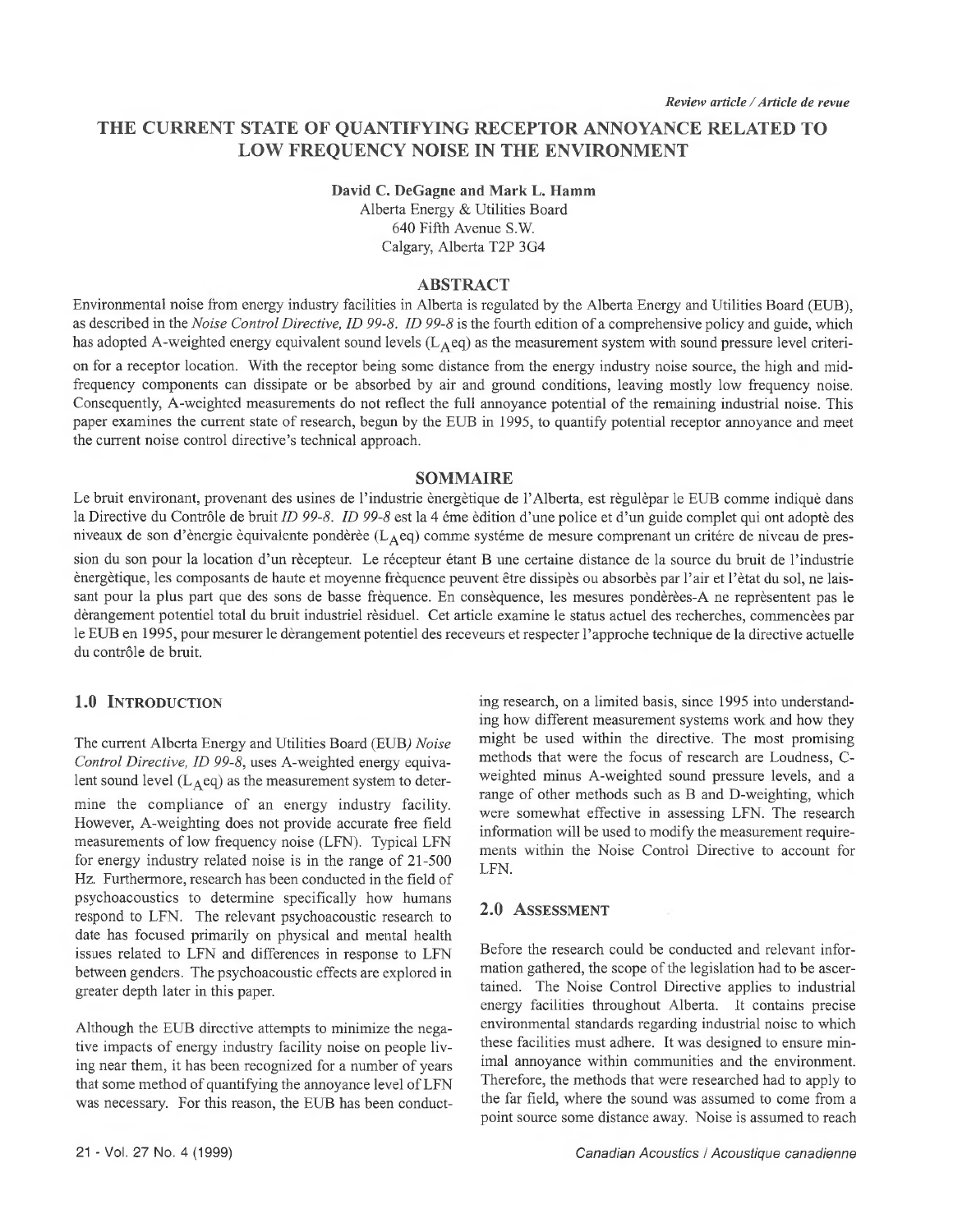the listeners' ears only from the direction straight ahead, in the open air (or non-reflecting environment).

Research was conducted with the primary intenet of properly measuring or quantifying the impact of LFN. Air, ground, and obstacles absorb sound as it proceeds to travels. This is known as the attenuation of sound. The absorption of sound in air varies with humidity and temperature. However, although these factors change quite drastically throughout the seasons in Alberta, they will, in turn, counteract one another, resulting in having little effect on noise levels in the field. Furthermore, the noise in the survey fields (receptor location) will be dominated by low frequencies. Low frequency sounds have much longer wavelengths than do high frequency sounds, allowing higher frequency noise to be absorbed more readily. Typically for rural Alberta, where most energy facilities are located, the ground that the noise travels over consists of a mixture of acoustically hard (i.e., asphalt roads), soft (i.e., grasslands), and very soft (i.e., forest) surfaces. Therefore, whatever noise reaches the survey field from an energy facility consists mostly of LFN.

## 3.0 METHODOLOGY

#### **3.1 A-weighting**

All sound weighting methods were developed in an attempt to alter the measured signal in a similar fashion as the human hearing mechanism. The method of A-weighting was specifically developed for human response to low sound levels. All of the different weighting techniques compress sound from a broad range of frequencies into a sound pressure level (SPL) at middle frequency (1000 Hz). However, when a measured sound spectrum has tonal components of 250 Hz or less, A-weighted Leq  $(L_A^e$ eq) measurements delete low frequency sound energy disproportionately to its impact on humans. Also, A-weighting methods are level dependent. This means that this accuracy depends on the SPL.

Another significant flaw prevalent in A-weighted SPLs is that they do not account for the effects of mutual masking among the components in a complex sound.

It is clear that when the sound is dominated by LFN, an alternate measurement method to A-weighting is required. Unfortunately, there are only a limited number which have the potential capability to deal with this problem. The growing prevalence of public concern about environmental noise demands timely action. There is no doubt that the next EUB review of the noise directive will need to seriously consider implementing the outcome of this important research.

#### **3.2 C-weighting**

The method of C-weighing was specifically developed for human response to high sound levels. It is comparable to Aweighting except for between the 0 to 250 Hz range. Cweighting does not delete low frequency sound energy to the same extent that A-weighting does. On its own, C-weighting is suitable for assessing LFN. It can also be used along with A-weighted SPLs to determine the existence of LFN. The method of dB(C) minus dB(A) has been adopted throughout many countries in Europe in order to quantify LFN more efficiently. However, Europe uses this method more so in building regulations than in the free field. The general rule in some European countries is that a  $dB(C)$ minus dB(A) measurement greater than 15 dB requires that LFN be assessed. However, this significant difference hardly identifies a LFN problem. This is due to the high slope of the hearing threshold towards lower frequencies, implying that the low frequencies may be below threshold.

If C-weighting were to be implemented within *ID 99-8,* it could be done in two ways. The first way would be to include a  $dB(C)$  minus  $dB(A)$  standard that if exceeded would require the original  $L_A$ eq value to undergo a Class C adjustment factor to account for LFN. For example, if the  $dB(C)$  minus dB(A) value was between 13 and 15, the L<sub>A</sub>eq value could be adjusted by  $+2$  dB. This is purely an arbitrary example and more research would have to be conducted to implement an appropriate Class C adjustment factor. Although this might assess LFN more accurately than a standard dB(A) reading, it also has some negative aspects. The most apparent being that the implementation of such a Class C adjustment factor would render some field measurement equipment obsolete. Three options to assess this problem are obvious. First, if the field surveyor is currently using a sound level meter capable of measuring  $dB(A)$  or  $dB(C)$ readings but unable to store both at the same time (i.e., B&K 2231, B&K 2236), two sound level meters would have to be used in order to measure  $dB(A)$  readings and  $dB(C)$  readings simultaneously. The second option is to purchase a sound level meter capable of storing dB(A) and dB(C) measurements simultaneously (i.e., B&K 2260). A third option is to record the survey via a high fidelity VHS tape and replay the survey sounds to a sound level meter capable of measuring  $dB(A)$  or  $dB(C)$ , but not both at the same time. When the survey is replayed, the weighting that was not used in the field would be recorded so that a  $dB(C)$  minus  $dB(A)$  value could be calculated. Whatever the case, implementing a Class C adjustment factor to incorporate a dB(C) minus dB(A) calculation would likely double equipment costs or the time required to analyze the survey data.

The second way that C-weighting could be implemented into *ID 99-8* is to replace the current standard of A-weighted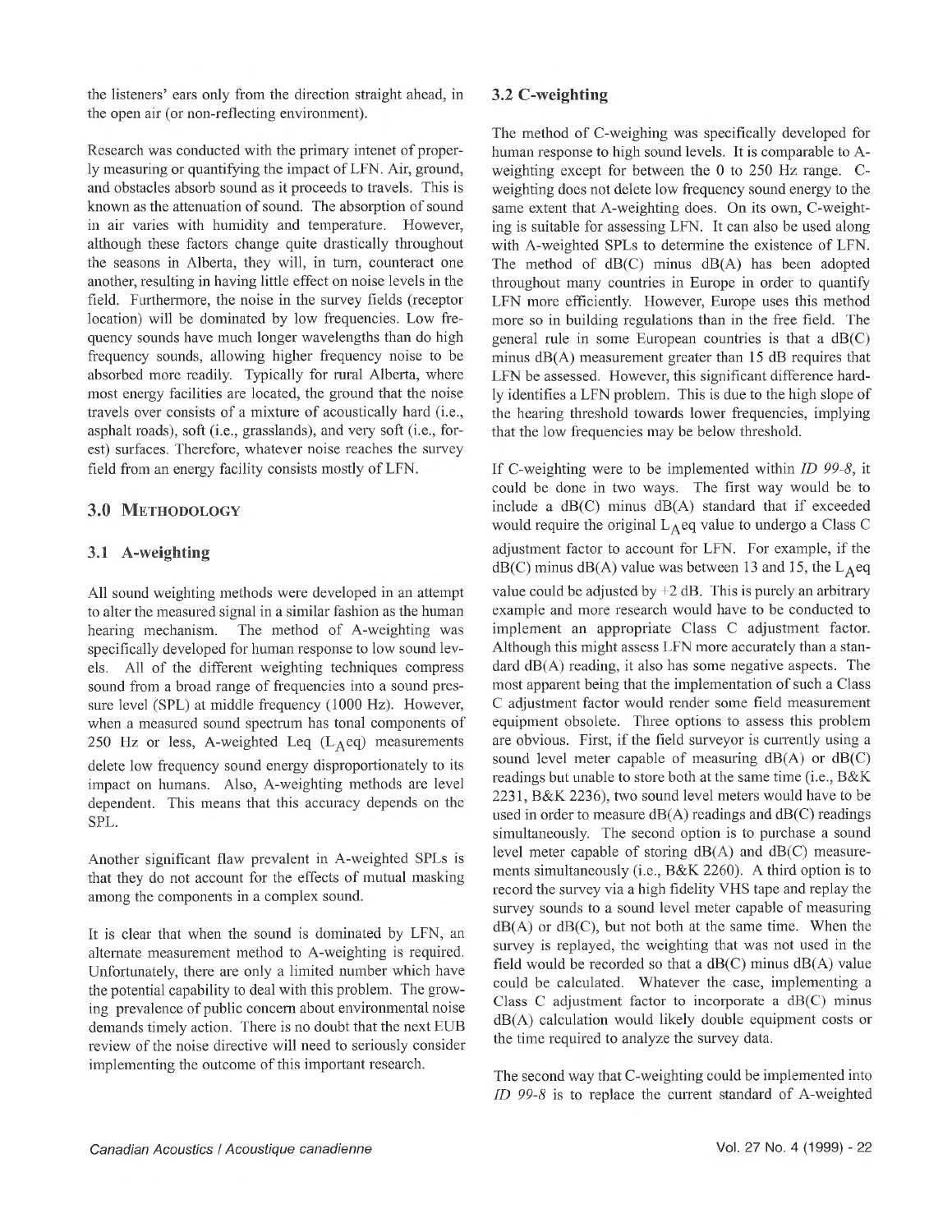SPLs. This change would redefine the Noise Control Directive, but would also account for LFN to some extent in doing so. A new SPL would have to be sought and appropriate changes to the adjustment factors would have to be calculated. The predominant negative issue that would arise if C-weighting was implemented into the Noise Control Directive would be that all past dB(A) measurements would become invalid.

#### **3.3 Loudness**

The proper method to determine loudness is described under ISO 532 Method B (Zwicker's Method). Method A (Stephen's Method) also provides a measure of loudness but is less commonly used than Method B. Method B can be determined in terms of loudness (sones – GD or GF) or loudness level (phons - GD or GF). Loudness is based upon an internationally standardized set of equal loudness contour lines. Selected phon contour lines can be inverted to obtain A, B, and C weighting curves. Loudness seems to provide an efficient means for approximating LFN. However, research now suggests that loudness may not be a good indicator of LFN annoyance. This results from the fact that loudness levels can be relatively high, while perceived annoyance can be very low.

A Class C adjustment to A-weighted energy equivalent sound levels was proposed as a way to assess LFN within the scope of *ID 99-8.* This is probably the most feasible way of including loudness into the Noise Control Directive, and it would account for LFN in survey data to some extent. However, by including such an adjustment factor, some negative issues arise. The methods for calculating loudness are very complex, time consuming, and tedious. This could mean that a significant amount of extra time would be added to the normal time that it takes to analyze survey data under the regulations of *ID 99-8.* Programs such as B&K BZ7113 are readily available to calculate loudness given one-third octave band readings and would help in calculating a Class C adjustment factor. An option to calculating loudness would be to purchase sound level meters that measure loudness, but this would be costly and less realistic.

#### **3.4 Other Methods**

In addition to A and C-weighted SPLs have been the only two weighting scales mentioned, other weighting scales exist. B-weighting was developed specifically for human response to moderate sound levels. This is not a common weighting network but could possibly be the best weighting scale to account for LFN within the free field. It does not delete low frequency energy levels to the extent that Aweighting does, but its relative response to low frequencies is still less than that of C-weighting. B-weighting has undergone very little research and virtually no equipment exists which could measure  $L_R$ eq values. Therefore, B-weighting would be an impractical way to account for LFN.

Other weighting networks exist but would not apply for the assessment of LFN within the free field. D-weighting was specifically developed for noise around airports. While Dweighting does not delete much low frequency energy, it does boosts the high frequency range between 1000 and 12,000 Hz. This weighting network has been researched, but has not been adopted by any international standards group. G-weighting is specifically designed for infrasonic noise (0 - 20 Hz). Other weighting networks have also been designed for very specific purposes.

Stephens' Mark VI method, as described by ISO 532 Method A, is another method for calculating loudness. This method utilizes physical measurements obtained from spectrum analysis in terms of octave bands and is specifically recommended for simplicity. However, Stephens' method can only accommodate measurements within a diffuse sound field and is, therefore, inadequate for use within the Noise Control Directive.

Some countries in Europe have designed maximum LFN levels for each octave band and incorporated them into their regulations. For example, Sweden's Health Authorities developed indoor LFN building regulations with the following sound pressure limitations for low frequency sound pressure levels measured at a receptor location:

| Frequency<br>[Hz] | $L_A$ eq<br>[dB(A)] |
|-------------------|---------------------|
| 31.5              | 56                  |
| 40                | 49                  |
| 50                | 43                  |
| 63                | 41.5                |
| 80                | 40                  |
| 100               | 38                  |
| 125               | 36                  |
| 160               | 34                  |
| 200               | 32                  |

A system such as this could be incorporated into the EUB Noise Control Directive. However, research and experimentation must be conducted in order to determine proper values that would represent annoyance levels for communities affected by industrial energy facilities. One disadvantage to such a system is that such regulations may be difficult to comply with. The more regulating sound level values that are incorporated into the Noise Control Directive, the more insignificant each number becomes. If a method such as this were to be incorporated into the Noise Control Directive, the EUB would have to conduct an annoyance level survey in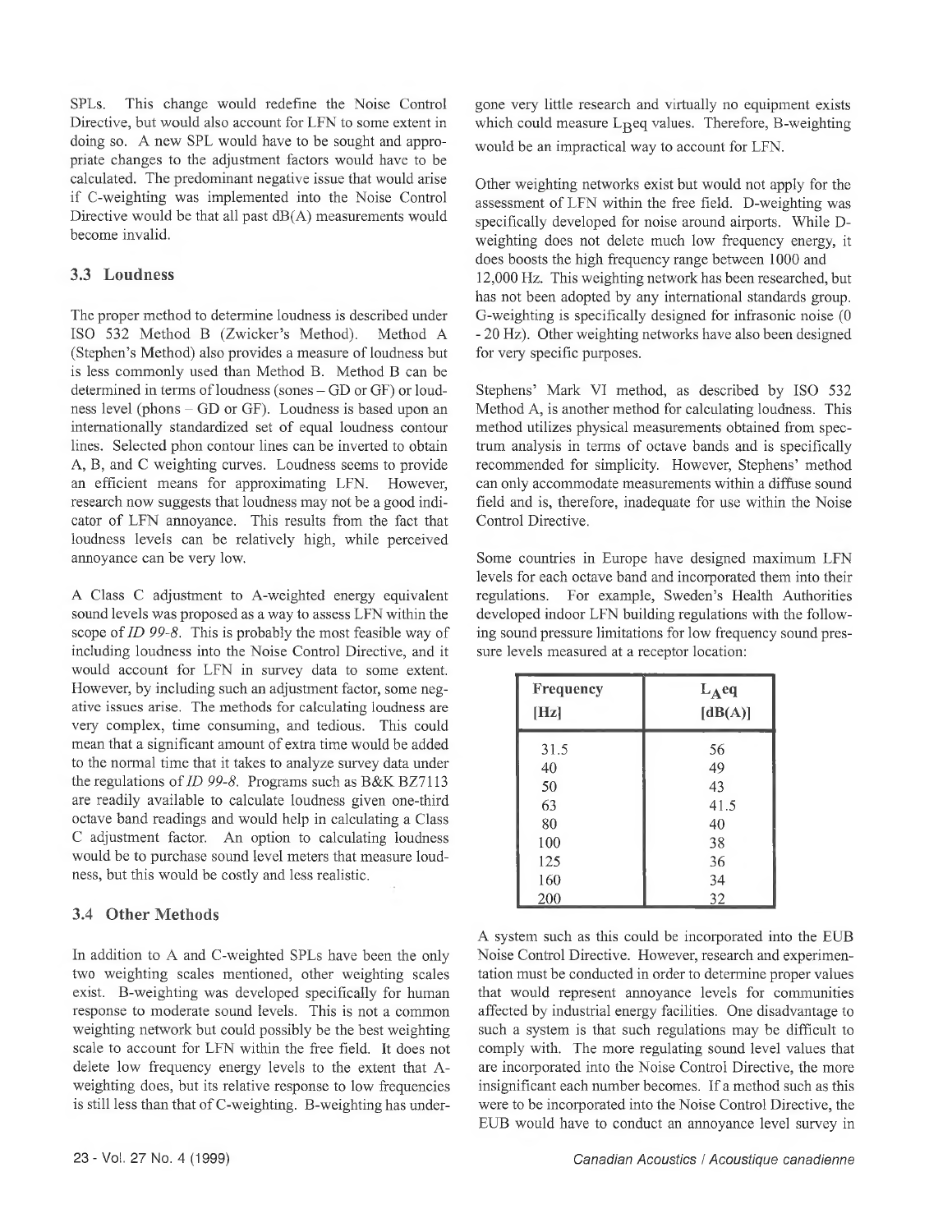order to create regulations applicable to Alberta residents. A statistically significant number of rural Albertans would need to be surveyed and tested to establish some level of confidence in the outcome, not an easy or inexpensive task.

Establishing regulations similar to those in Sweden is a proven way to account for LFN in a sound survey. This method would not require the additional measurement equipment or computer program changes. Also, A-weighting would still be retained within the scope of the Noise Control Directive and, therefore, few changes would have to be made to the directive. Furthermore, the extent to which C-weighting and loudness accounts for LFN is a disputed issue, even though regulations such as Sweden's have been successful in addressing LFN problems within their country.

# **4.0 PSYCHOACOUSTICS**

#### **4.1 Human Response to LFN**

As mentioned previously, the purpose of researching psychoacoustics is to establish the need to address LFN specifically within the Noise Control Directive. This research has focused primarily on physical and mental health issues related to LFN and the differential response to LFN between genders.

As industry grows larger, the effects of noise grow more and more out of control. At the same time, peoples' expectancies for their quality of life increase. When these two facts coincide, the issues related to LFN problems grow exponentially-

The fundamental characteristic of LFN is that of "intrusiveness." After much research, it has been suggested that LFN contributes to annoyance responses by:

- 1. creating a sensation of pressure in the ear,
- 2. periodically masking effects on medium and high frequency sound with a strong modulation effect that can disturb normal conversation, and
- 3. by creating secondary vibrating effects typically experienced within homes.

Analysis of documented noise complaints would seem to be consistent with the above suggestions. With continuous exposure to LFN, behavioral dysfunction such as

- a) task performance deterioration,
- b) reduced wakefulness,
- c) sleep disturbance, headaches, and irritation, can occur.

LFN does not need to be considered "loud" in order for it to cause such forms of annoyance and irritation. One significant characteristic of LFN is that it is found to be more difficult to ignore than higher frequency noise. Individuals suffering from LFN annoyance have been known to describe it as

- i) omnipresent,
- ii) impossible to ignore,
- iii) worse indoors (due to the effects of vibration),
- iv) unable to locate, and
- v) difficult to tune out.

Unlike high frequency noise, LFN is difficult to suppress. Closing doors and windows in attempt to diminish the effects of LFN make the noise worse, due to the propagation characteristics of LFN and the low-pass filtering effect of structures. Individuals often become irrational and anxious as attempts to control LFN fail, serving only to increase the individual's awareness of the noise.

There is quite a significant difference between genders in their response to loudness. Experiments conducted by N. Broner and H. G. Leventhall concluded that males tend to react to loudness with a significantly higher response than females do. The annoyance response remains similar between genders, although males seem to be less sensitive to low noise levels and more sensitive to high noise levels than females.

# **5.0 CONCLUSIONS**

The current Noise Control Directive fails to properly account for the presence of LFN in survey data. This is primarily due to the use of A-weighted energy equivalent sound levels, which do not accurately account for LFN. The psychoacoustic research that was conducted has shown that LFN can have serious negative effects on an individual's quality of life. For this reason, the EUB is committed to implement appropriate regulations that will suitably account for LFN.

To date, the most practical methods for further investigation and eventual incorporation into the Noise Control Directive remain Loudness (as described by ISO 532 Method B), Cweighting (including dB(C) minus dB(A)), and appropriate maximum SPLs for one-third octave bands below 200 Hz.

## **6.0 REFERENCES**

- [1] 'ID 99-8: Noise Control Directive', Alberta Energy and Utilities Board (October 1999)
- [2] ISO 532, 'Acoustics Method for Calculating Loudness Level', (1975)
- [3] H. Moller, T. Watanabe, 'Low Frequency Hearing Thresholds in Pressure Field and in Free Field', Journal of LFN and Vibration, Vol. 9, No. 3 (1990)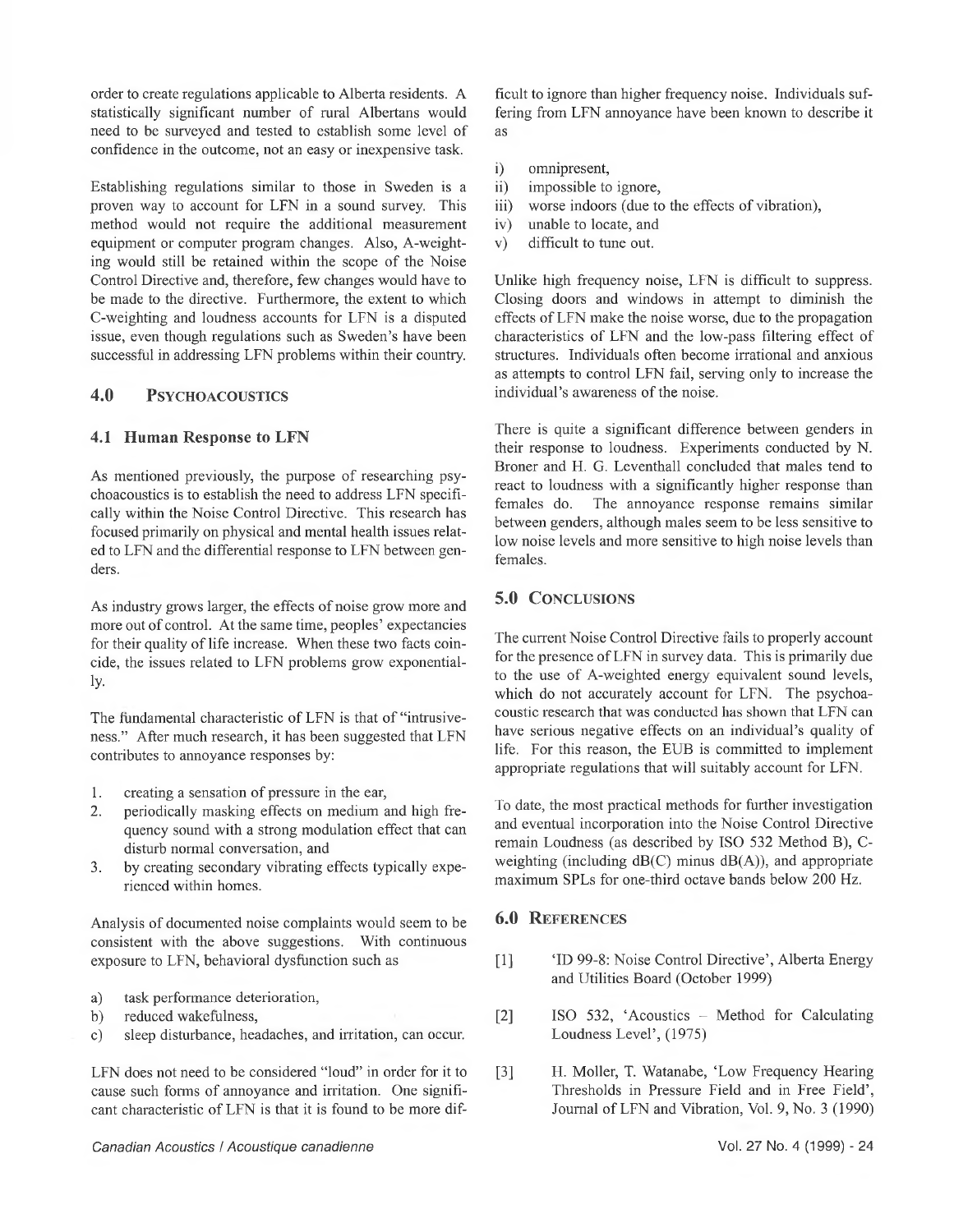- [4] K. D. Kryter, 'The Effects of Noise on Man', Academic Press Inc., Second Edition (1985)
- [5] R. Heilman, E. Zwicker, 'Why Can a Decrease in dB(A) Produce an Increase in Loudness?', Journal of the Acoustical Society of America, Vol. 82, No.5 (1987)
- [6] H. Moller, 'Comments to Infrasounds in Residential Area - Case Study', Journal of LFN and Vibration, Vol. 14, No. 2 (1995)
- [7] K. Holmberg, U. Landstrom, A. Kjellberg, 'Low Frequency Noise Level Variations and Annoyance in Working Environments', Journal of LFN, Vibration and Active Control, Vol. 16, No. 2 (1997)
- [8] E. B. Magrab, 'Environmental Noise Control', John Wiley and Sons Inc. (1975)
- [9] D. C. DeGagne, J. G. Farquharson, 'The Application of Loudness in Environmental Noise Legislation for the Energy Industry', Inter-Noise

'95 (July 10-12 1995)

- [10] M. Lydolf, H. Moller, 'Proceedings of the  $8<sup>th</sup>$ International Meeting on LFN and Vibration', Multi-Science Publication, Gothenburg (June 3-5 1997)
- [11] J. R. Hassall, K. Zaveri, 'Acoustic Noise Measurements', Bruel & Kjaer (1988)
- [12] N. Broner, H. G. Leventhall, 'Annoyance Loudness and Unacceptability of Higher Level Low Frequency Noise', Journal of LFN and Vibration, Vol. 4, No. 1 (1985)
- [13] S. Benton, 'Measurement Challenges in Assessing the Annoying Characteristics of Noise. Is Low Frequency Noise a Special Case?', Journal of LFN and Vibration, Vol. 16, No. 1 (1997)
- [14] L. E. Marks, 'Recalibrating the Auditory System: The Perception of Loudness', Journal of Experimental Psychology: Human Perception and Performance, Vol. 20, No. 2 (1994)

# **Canada Wide Science Fair Canadian Acoustical Association - Special Award**

Over 428 students participated in this year's Canada Wide Science Fair in Edmonton winning \$130,000 in cash, cholarships, trips and other prizes. The students are selected from regional fairs that take place across the country. The fair was attended by judges, delegates, officials, guests, visitors, as well as thousands of visitors. The nine day event consisted of two days of judging, an opening and closing banquet, an awards ceremony, tours, public viewing of projects, cultural activities, seminars, and workshops.

The Canadian Acoustical Association provides an award for the best project in acoustics. The award is \$400 plus a one-year subscription to Canadian Acoustics. The students also receive a certificate.

This year the prize was awarded to Allan Kaufman and Kodie Tober. Allan is from Clyde AB and Kodie is from Fawcett AB. Both attend St. Mary School and are in Grade 12. Their project was entitled "Aqua Link". It examined the viability of conducting acoustic signals by means of aquatic wave impulse conversion.

*Alan Kaufman (L) and Kodie Tober (R)*